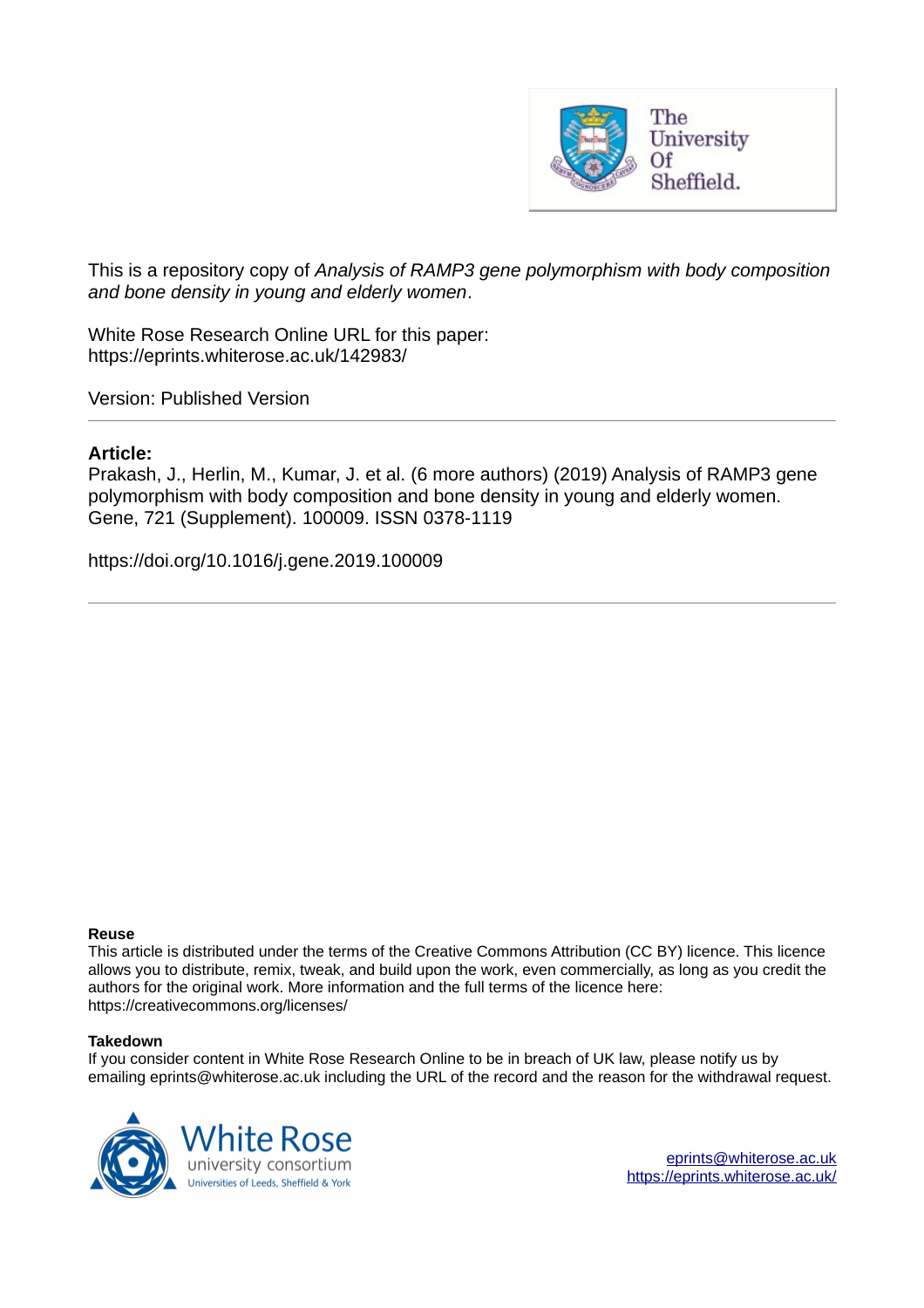Contents lists available at ScienceDirect

# GENE



journal homepage: www.elsevier.com/locate/gene

# Analysis of RAMP3 gene polymorphism with body composition and bone density in young and elderly women  $\star$



Jai Prakash<sup>a</sup>, Maria Herlin<sup>a,b</sup>, Jitender Kumar <sup>c</sup>, Gaurav Garg <sup>d</sup>, Kristina E. Akesson<sup>a,e</sup>, Peter S. Grabowski <sup>f</sup>, Tim M. Skerry<sup>8</sup>, Gareth O. Richards<sup>8,1</sup>, Fiona E.A. McGuigan<sup>a,\*,1</sup>

<sup>a</sup> Lund University, Dept. of Clinical Sciences Malmö, Clinical and Molecular Osteoporosis Research Unit, Sweden

<sup>b</sup> Dept. of Environmental Research and Monitoring, Swedish Museum of Natural History, Stockholm, Sweden

<sup>c</sup> Amity Institute of Biotechnology, Amity University Uttar Pradesh, Noida, India

<sup>d</sup> Genomics Division, LCGC Life sciences LLP, New Delhi, India

<sup>e</sup> Skåne University Hospital, Dept. of Orthopedics, Malmö, Sweden

<sup>f</sup> Human Nutrition Unit, Dept. of Oncology and Metabolism, Sheffield University, UK

<sup>8</sup> Academic Unit of Bone Biology, Dept. of Oncology and Metabolism, Sheffield University, UK

## ARTICLE INFO

Keywords: RAMP3 SNP BMD Fracture Fat

# ABSTRACT

Background and aim: The Receptor Activity Modifying Proteins (RAMPs) are a group of accessory proteins, of which there are three in humans, that interact with a number of G-protein coupled receptors (GPCR) and play various roles in regulation of endocrine signaling. Studies in RAMP3 knockout (KO) mice reveal an age related phenotype with altered metabolic regulation and high bone mass. To translate these findings into a clinically relevant perspective, we investigated the association between RAMP3 gene variants, body composition and bone phenotypes in two population‐based cohorts of Swedish women.

Methods: Five single nucleotide polymorphisms (SNP) in the vicinity of the RAMP3 gene were genotyped in the PEAK-25 cohort ( $n = 1061$ ; 25 years) and OPRA ( $n = 1044$ ; 75 years). Bone mineral density (BMD), fat mass and lean mass (total body; regional) were measured by DXA at baseline, 5 and 10 year follow‐up.

Results: BMD did not differ with RAMP3 genotype in either cohort, although fracture risk was increased in the elderly women (OR 2.695 [95% CI 1.514–4.801]). Fat mass tended to be higher with RAMP3 SNPs; although only in elderly women. In the young women, changes in BMI and fat mass between ages 25–35 differed by genotype ( $p = 0.001$ ;  $p < 0.001$ ).

Conclusion: Variation in RAMP3 may contribute to age-related changes in body composition and risk of fracture

#### 1. Introduction

Osteoporosis is a common disease in our aging society, affecting one in three women during the course of their lifetime (Melton 3rd et al., 1992). It is characterized by reduced bone mineral density (BMD), and quantitative and qualitative changes to bone tissue, the

clinical result of which is an increased risk of fractures (Anonymous, 1993). An important determinant of future skeletal health is the attainment of peak bone mass in young adulthood (Bonjour et al., 1994).

The maintenance of skeletal integrity through bone remodeling is regulated by complex interactions between bone cells and endocrine cells via a number of shared pathways (Karsenty and Oury, 2010;

\* This article was originally published in Gene: X. Gene: X is now discontinued and the article is republished here for the reader's convenience. For citation purposes, please use the publication details of this article: Gene, 721S.

https://doi.org/10.1016/j.gene.2019.100009

Received 20 December 2018; Accepted 6 February 2019 Available online 14 February 2019 0378-1119/© 2019 The Authors. Published by Elsevier B.V. This is an open access article under the CC BY license (http://creativecommons.org/licenses/by/4.0/).

Abbreviations: RAMP3, Receptor Activity Modifying Protein 3; GPCR, G‐Protein Coupled Receptor; KO, Knock‐out; SNP, Single Nucleotide Polymorphism; BMD, Bone Mineral Density; CLR, Calcitonin Like‐Receptor; CGRP, Calcitonin Gene‐Related Peptide; AM1R, Adrenomedullin‐1 Receptor; AM2R, Adrenomedullin‐2 Receptor; AMY3, Amylin Receptor Complex; OPRA, Osteoporosis Prospective Risk Assessment; LS, Lumbar Spine; FN, Femoral Neck; TB, Total Body; FM, Fat Mass; LM, Lean Mass.

<sup>⇑</sup> Corresponding author.

E-mail address: fiona.mcguigan@med.lu.se (F.E.A. McGuigan).

 $^{\rm 1}$  GR and FMG are joint senior authors.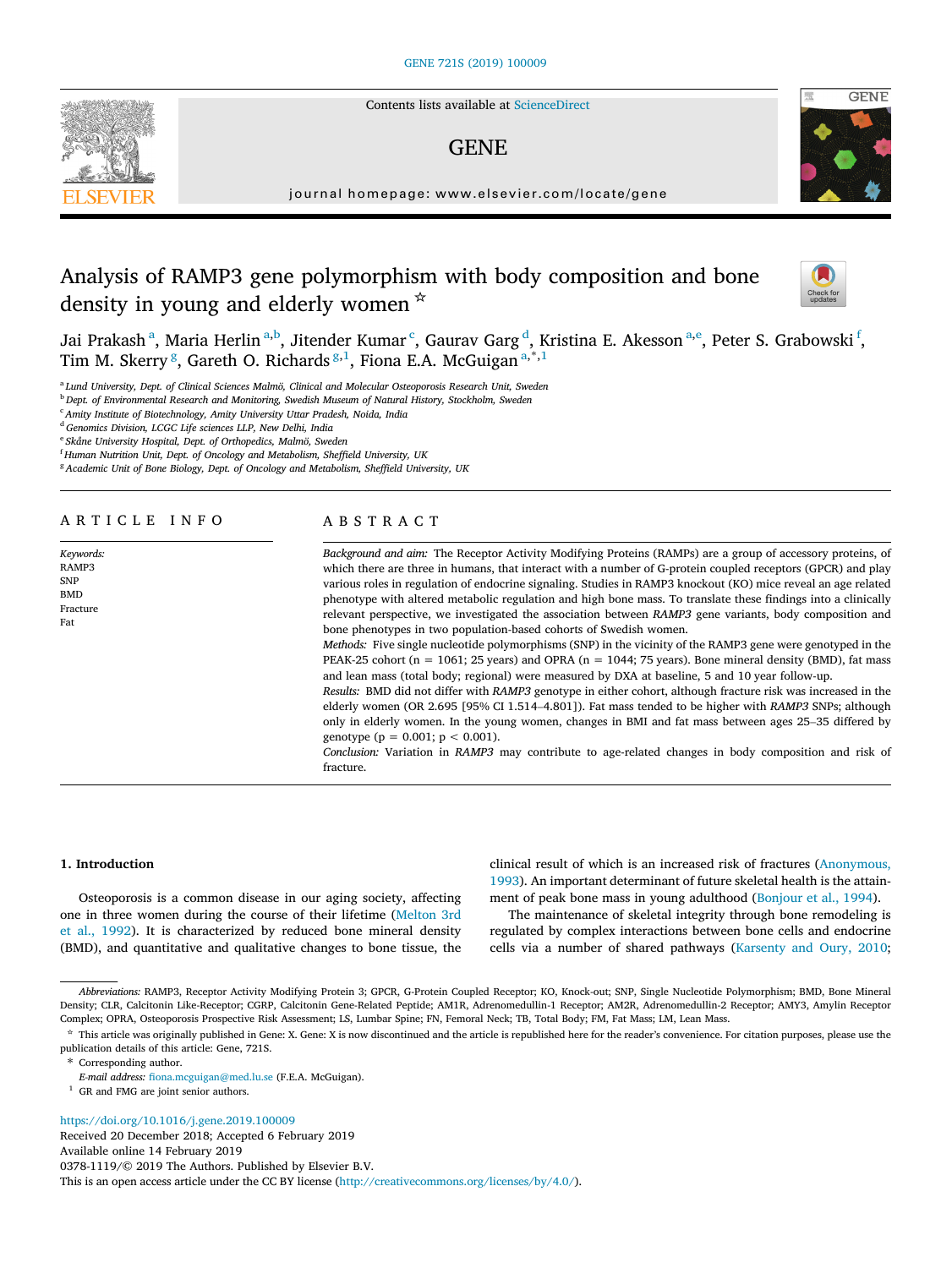Pei and Tontonoz, 2004). Osteoblasts and adipocytes share a common progenitor, the pluripotent mesenchymal stem cell (Hu et al., 2018a), with the balance between osteogenesis and adipogenesis changing with age, resulting in a shift towards adipocytes (Berendsen and Olsen, 2014; Chen et al., 2016). At the population level this is reflected in proportionally higher fat mass, even without a change in body weight, while the distribution of fat mass also changes with age (Prentice and Jebb, 2001; Leal et al., 2015; Chantler et al., 2016).

Given the mechanistic links between fat and bone metabolism, the identification of pleiotropic genes may offer a deeper understanding of the pathogenesis and underlying genetic architecture of osteoporosis (Liu et al., 2009; Medina‐Gomez et al., 2017; Hu et al., 2018b). In contrast to the hypothesis‐free approach of GWAS, the rationale for the present candidate gene study is based on evidence from a mouse model, for a high bone mass phenotype (Pacharne et al., 2011) and reduced propensity to become obese with age (Dackor et al., 2007). This knockout (KO) lacked the gene for an accessory protein receptor activity modifying protein 3 (RAMP3) involved in signaling by the hormones adrenomedullin and amylin.

Three mammalian RAMPs are known in humans. RAMPs are single‐pass transmembrane proteins, and an important family member of G protein‐coupled receptor (GPCR) accessory proteins (Hay et al., 2006; Routledge et al., 2017). GPCRs recognize cell surface ligands to initiate intracellular signaling (The state of GPCR Research in 2004, 2004) and RAMPs modulate their pharmacology, trafficking and signaling properties. RAMPs were first shown to interact with the calcitonin like-receptor (CLR), so that  $CLR + RAMP1$ forms a receptor for calcitonin gene‐related peptide (CGRP) a peptide involved in pain perception and vasodilator function. RAMPs 2 and 3 associate with the CLR to form two distinct Adrenomedullin receptors. The CLR + RAMP2 Adrenomedullin-1 receptor (AM1R) is a potent vasodilator and has functions in angiogenesis and a range of diseases. The CLR + RAMP3 Adrenomedullin‐2 receptor (AM2R) is less well characterized. Interaction of RAMP3 with the calcitonin receptor, produces an amylin receptor complex (AMY3) (Routledge et al., 2017; The state of GPCR Research in 2004, 2004). RAMPs have also been show to interact with a number of other GPCRs, and are predicted to have many more unknown partners (Barbash et al., 2017).

Knockout of the various RAMPs in rodent models has established distinct physiological functions throughout the life course. Targeted deletion of RAMP3 demonstrated that it has an important role in regulating body weight with increased age; the mice lacking RAMP3 appeared normal until reaching old age, after which time their weight decreased (Dackor et al., 2007; Bailey et al., 2010). Furthermore, it has also been shown that aging RAMP3 null mice have accelerated bone development and higher bone mass compared with wild type controls. Also, in response to mechanical loading, RAMP3 knockouts produce a greater adaptive response as measured by more periosteal formation (Livesey et al., 2013). This suggests that RAMP3 acts as a negative modulator of bone adaptation, which can be explained in terms of keeping bone mass to an appropriate level, and avoiding an over‐ engineered skeleton which would be expensive to grow, maintain and use. At the population level, human RAMP3 variants have not been studied extensively, although functional characterization of two single nucleotide polymorphisms (SNPs) in the human RAMP3 protein has been performed (Bailey et al., 2010).

The rationale for our study was to comprehensively evaluate the association between selected RAMP3 SNPs with bone and body composition phenotypes in the setting of a prospective study design. We hypothesized that RAMP3 variants would be associated with 1) body composition, 2) change in body composition and 3) bone phenotypes including fracture. Moreover, we also explore 4) age related differences in the contribution of RAMP3 SNPs to these phenotypes in two differently aged cohorts of women; young adults and elderly women.

## 2. Materials and methods

#### 2.1. Subjects

Two population based cohorts of Swedish women were studied; the OPRA (Osteoporosis Prospective Risk Assessment) cohort consisting of 1044 elderly women all aged exactly 75 (75.2  $\pm$  0.1) at the time of recruitment and the PEAK‐25 cohort consisting of 1061 women all aged exactly 25 years  $(25.5 + 0.2)$ .

The OPRA cohort was prospectively followed with reassessment at 5 years  $(n = 715)$  and 10 years  $(n = 382)$ ; the PEAK-25 cohort returned for assessment after 10 years ( $n = 731$ ).

Informed consent was obtained from all individual participants included in the study and all procedures performed were in accordance with the ethical standards of the Regional Ethical Review Board in Lund and with the 1964 Helsinki declaration and its later amendments or comparable ethical standards.

#### 2.2. Measurement of BMD and body composition using DXA

BMD and body composition were measured using dual‐energy x‐ray absorptiometry (OPRA: Lunar DPX‐L; PEAK‐25: Lunar Prodigy (Lunar Corporation, Madison, WI, USA)). BMD  $(g/cm<sup>2</sup>)$  was measured at the Lumbar spine (LS), femoral neck (FN) and total body (TB). Lumbar spine from OPRA participants was not included in the analyses in due to the high incidence of degenerative changes (Tenne et al., 2013). Body composition measures included fat mass (FM, kg) and lean mass (LM, kg) measured at total body (TB), trunk and leg.

Calibrations were performed daily using a phantom supplied by the manufacturer. Precision error for bone density at baseline was 0.94% and 1.45% for total body and lumbar spine respectively in the OPRA cohort (Lenora et al., 2010) and 0.90% and 0.65% for femoral neck and lumbar spine respectively in PEAK‐25 (Callreus et al., 2012).

Coefficients of variation for body composition were 30.2% and 10.6% for total body fat and total body lean mass respectively in OPRA; and 39.6% and 11.6% respectively in PEAK‐25. For the OPRA cohort, all measurements at baseline were performed using the same instrument, while analyses of scans were made with software versions 1.33 and 1.35. For PEAK‐25, the same instrument was used throughout, with software versions 2.15–7.70.

Additional phenotypes measured included weight (kg); height (cm) and BMI ( $kg\$ <sup>2</sup>). The ratio between fat mass and lean mass was calculated, for total body and trunk fat.

#### 2.3. Fracture

In young women fracture incidence is low; therefore, fracture data is analyzed only in OPRA. Information on fractures was continuously registered through the X‐rays files at the Radiology Department, Malmö, Skåne University Hospital, as previously described in detail (Buchebner et al., 2014). This department serves the Department of Orthopedics, the only unit treating adult and pediatric fractures in the catchment area, hence loss to follow‐up is low (Jonsson et al., 1994). Prevalent fractures (i.e., prior to inclusion in the study at age 75) were registered, as previously reported (Gerdhem and Akesson, 2007).

In the current analyses however we report only on incident fracture data collected until October 31, 2012, providing a maximum follow‐up for fracture of 17.2 years (mean 13.1 years). Fractures resulting from pathology and high energy trauma were excluded. In this report, our primary outcomes were 'any fracture', 'major osteoporotic fracture' (i.e., hip, vertebra, distal radius, and shoulder) and 'hip fracture' as a group and per fracture.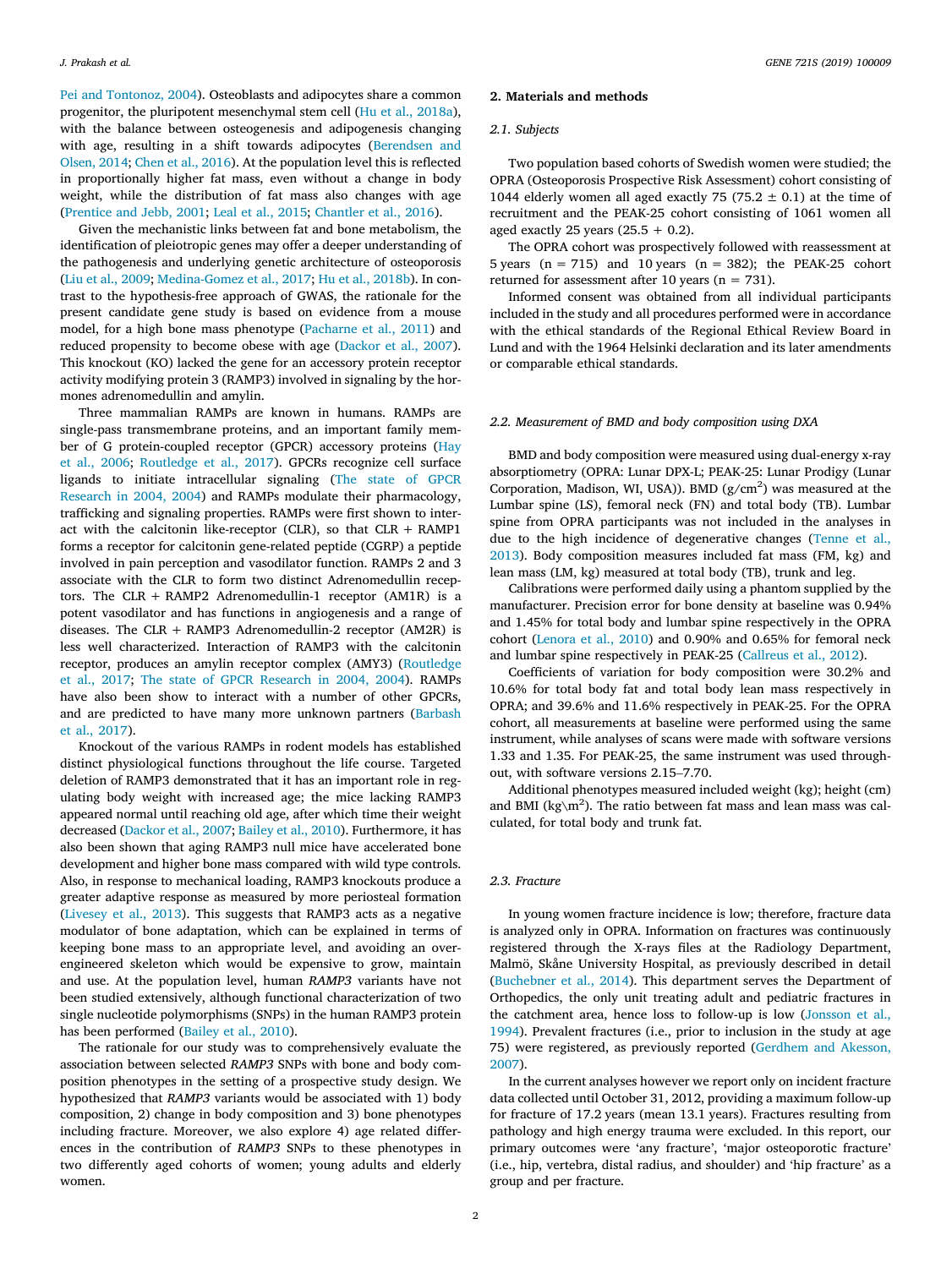#### Table 1

RAMP3 SNPs genotyped in this study.

| SNP (Major/Minor<br>Alleles)                                         | Position (in chromosomal<br>order)                    | Description                                                  |
|----------------------------------------------------------------------|-------------------------------------------------------|--------------------------------------------------------------|
| rs3757575 (G/A)<br>rs2074654 (T/C)                                   | Chr 7: 45156136<br>Chr 7: 45177416                    | Upstream; intergenic<br>Exon 2; non-synonymous<br>(missense) |
| rs1294935 (T/C) <sup>a</sup><br>rs11982639 (C/G)<br>rs12702121 (A/G) | Chr 7: 45178767<br>Chr 7: 45183419<br>Chr 7: 45183660 | Intron 2; tag SNP<br>3'UTR; splice site<br>Exon 3; tag SNP   |

<sup>a</sup> Minor allele in Ensembl is T.

## 2.4. Blood sample collection and genotyping

Non‐fasting blood was collected before noon for DNA isolation and stored at -80<sup>0</sup>c until analysis. Total genomic DNA was isolated using the QIAamp 96 DNA blood kit (Qiagen, Valencia, CA, USA).

## 2.5. Genotyping

Five SNPs in and around the RAMP3 gene (Chromosome 7p13) were genotyped in both cohorts (Table 1). SNPs were selected from ensembl (http://www.ensembl.org).

Genotyping was performed using Taqman SNP genotyping Assay (Applied Biosystems, Foster City, CA, USA). PCR was conducted in a Dual 384‐well GeneAmp PCR system 9700, with an endpoint plate read on ABI 7900HT using the SDS 2.2.2 software (Applied Biosystems). Genotyping was performed blind and approximately 3% of samples from each cohort were genotyped in duplicate with 100% concordance. DNA was available for 1004 (OPRA) and 1006 (PEAK‐ 25) individuals. Genotyping was successful in 997 to 1002 women (OPRA) and 999 to 1002 women (PEAK‐25); an overall success rate of >98%. Departures from Hardy‐Weinberg equilibrium (HWE) were tested for each SNP using the  $Chi<sup>2</sup>$  test with one degree of freedom (HWE Program, Jurg Ott and Rockefeller University, New York). All SNPs followed HWE ( $p \ge 0.05$ ).

#### 2.6. Statistical analysis

Genotype specific differences between phenotypes were analyzed with the Kruskal-Wallis test using dominant models (comparing the major allele homozygotes Vs. heterozygotes + minor allele homozygotes) and recessive models (comparing the major allele homozygotes + heterozygotes allele Vs. minor allele homozygotes). Regression analysis was performed to determine association between SNPs and phenotypes, adjusting for confounders as appropriate (body size (i.e. Height<sup>2</sup>), TBFM, BMD, smoking). The Chi<sup>2</sup> test was used to analyze association between genotypes and categorical variables (e.g. fracture); while linear regression was used to identify and adjust for confounding factors. Age was not adjusted for since all participants within each cohort were the same age. A priori power analyses, assuming a SD of  $0.13$  g/cm<sup>2</sup> in BMD, indicated that our sample size allowed  $>$ 80% power to detect differences of 0.065 g/cm<sup>2</sup> between genotypes assuming a minor allele frequency of >0.21.

The phenotypes and markers studied are not fully independent therefore applying a Bonferroni correction would be over-stringent. We report uncorrected p-values (two-tailed), acknowledging that multiple tests were performed. Nominal significance was considered with p < 0.05. Statistical analysis was performed with SPSS (v20.0, SPSS Inc., Chicago, IL).

## 3. Results

RAMP3 genotype and minor allele frequencies did not differ between the cohorts (Table 2). The general and clinical characteristics of the participants from the two differently aged cohorts of women are reported in Table 3. As expected, in comparison to the elderly OPRA participants, the young PEAK‐25 women had higher lean mass and lower fat mass values. This is reflected by a higher ratio of fat to lean mass ‐overall and at the trunk, in the older women.

#### 3.1. Association of RAMP3 SNPs with body composition

We observed age related differences between RAMP3 SNPs and the phenotypes studied. In OPRA, carriers of SNP rs2074654 minor 'C' allele tended towards slightly higher values of both fat (TB‐FM 2.21% difference), and lean mass (TB‐LM 1.34%), although after adjustment for body size, p‐values increased at some sites (Table 4). The ratio of fat to lean mass did not differ. In the PEAK‐25 cohort, after adjustment for body size, body composition did not differ with RAMP3 genotype (data not shown).

#### 3.2. Association of RAMP3 SNPs with change in body composition

We investigated whether RAMP3 SNPs were associated with change in body composition over time; over 5‐years for the elderly women and 10‐years in the young women. In the elderly women, changes in body composition, between the ages of 75–80, did not differ with genotype for any of the SNPs (Supplementary Table S1).

In contrast, in the young PEAK‐25 cohort, changes in BMI and fat mass over 10‐years i.e. between ages 25 and 35 differed with genotype. Individuals carrying the minor 'A' allele of SNP rs3757575 increased with respect to BMI, overall fat mass and trunk adiposity and the ratio of fat to lean mass also increased. Lean mass however did not differ appreciably with genotype (Table 5).

#### 3.3. Association of RAMP3 SNPs with skeletal phenotypes

In the elderly women, risk of any type of fracture was higher among carriers of the minor 'C' allele of SNP rs2074654 independent of bone density and fat mass (OR<sub>adjusted</sub> 2.695 [95% CI 1.514-4.801]. Osteoporotic fracture risk was also elevated, although only after adjustment, while hip fracture did not differ (Table 6).

In the OPRA cohort, BMD did not differ with rs2074654 genotype at any measured site (FN:  $0.763$  Vs  $0.785$ ,  $p = 0.22$ ) nor with the other studied SNPs or with change in BMD between the ages of 75–80 (data not shown). In the PEAK‐25 cohort, after adjustment for body size, no differences in bone density or with change in BMD between ages 25 and 35 (data not shown) were observed.

## 4. Discussion

The objective of the present study was to determine the association between RAMP3 variants with body composition, bone density and fracture. The basis for the study lies in the manifestation of a bone and body composition phenotype, which differed with age, in a knockout mouse model (Pacharne et al., 2011) and the assumption that key regulatory genes are shared across species. In this candidate gene association study we specifically wanted to address the temporal aspect and determine if association differed at young and old age and additionally whether RAMP3 genotype was related to change in these phenotypes over 5 or 10 years of aging.

Results from the study tentatively suggest that RAMP3 SNPs may play a role, albeit minor, in regulating body composition and influence fracture risk. We found that levels of both fat and lean mass differed with variation in RAMP3, although only in the elderly women. Given that the cohorts were similarly sized, we assume that this lack of replication is not a question of study power, but rather reflects an age dependent relationship. This is supported by observations from other studies that the effect size of weight susceptibility genes differs across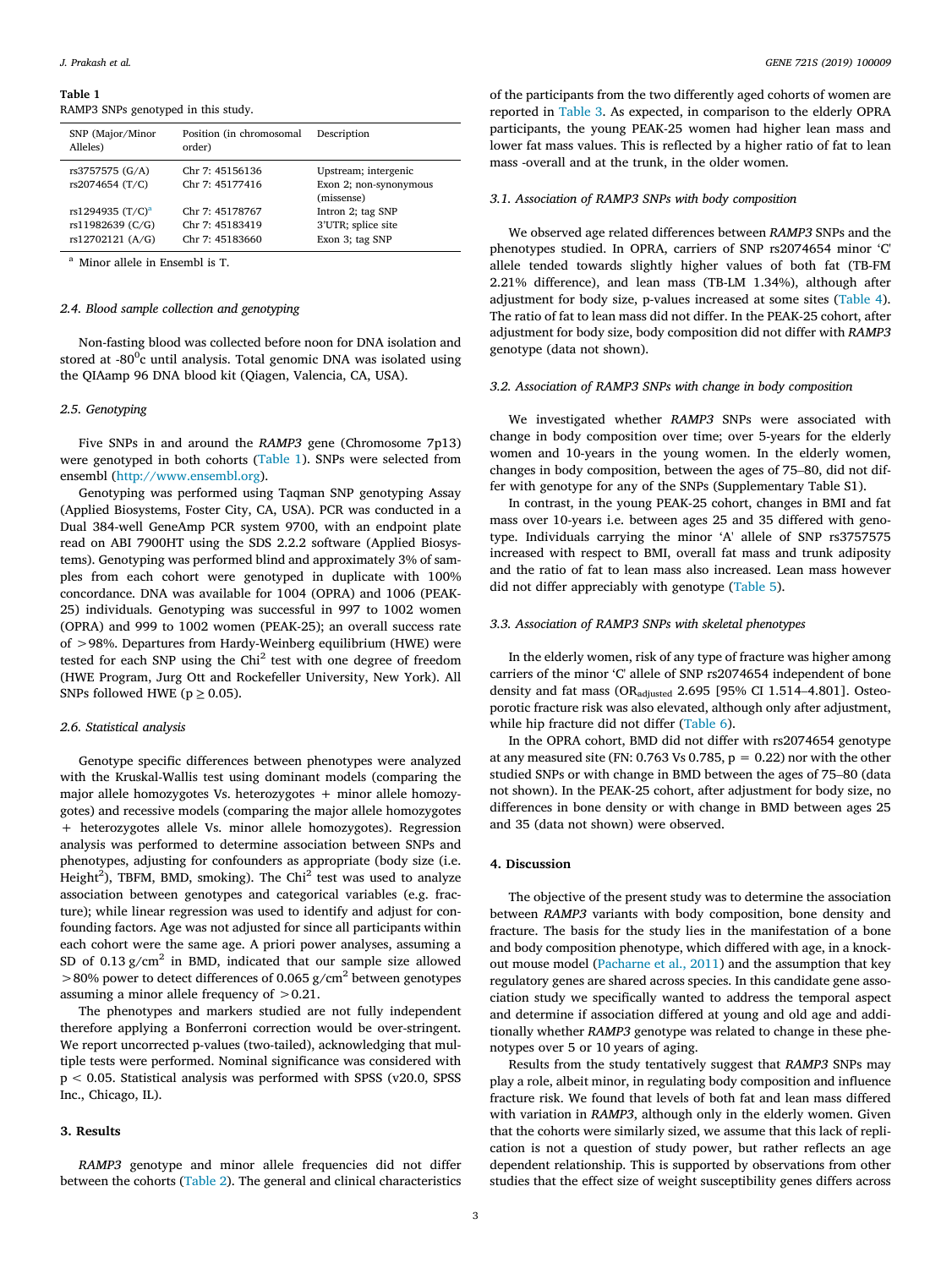#### Table 2

RAMP3 genotype frequencies in the PEAK-25 and OPRA cohorts.

| SNP & Alleles    | PEAK-25                                |                          |                                          | <b>OPRA</b> |                                          |                          |                                        |      |
|------------------|----------------------------------------|--------------------------|------------------------------------------|-------------|------------------------------------------|--------------------------|----------------------------------------|------|
|                  | Homozygotes Major<br>Allele<br>No. (%) | Heterozygotes<br>No. (%) | Homozygotes Minor<br>Allele<br>No. $(%)$ | <b>MAF</b>  | Homozygotes Major<br>Allele<br>No. $(%)$ | Heterozygotes<br>No. (%) | Homozygotes Minor<br>Allele<br>No. (%) | MAF  |
| rs3757575 (G/A)  | 592<br>$(59.3\%)$                      | 365<br>$(36.5\%)$        | 42<br>$(4.2\%)$                          | 0.23        | 622<br>$(62.3\%)$                        | 334<br>$(33.4\%)$        | 43<br>$(4.3\%)$                        | 0.21 |
| rs2074654 (T/C)  | 905<br>$(90.3\%)$                      | 93<br>$(9.3\%)$          | 4<br>$(0.4\%)$                           | 0.05        | 933<br>$(93.2\%)$                        | 65<br>$(6.5\%)$          | 3<br>$(0.3\%)$                         | 0.04 |
| rs1294935 (T/C)  | 260<br>$(26.0\%)$                      | 484<br>$(48.4\%)$        | 255<br>(25.5%)                           | 0.50        | 234<br>$(23.4\%)$                        | 496<br>$(49.7\%)$        | 268<br>$(26.9\%)$                      | 0.48 |
| rs11982639 (C/G) | 594<br>$(59.4\%)$                      | 340<br>$(34.0\%)$        | 66<br>$(6.6\%)$                          | 0.24        | 617<br>$(61.9\%)$                        | 332<br>$(33.3\%)$        | 48<br>$(4.8\%)$                        | 0.21 |
| rs12702121 (A/G) | 595<br>$(59.4\%)$                      | 341<br>$(34.0\%)$        | 66<br>$(6.6\%)$                          | 0.24        | 619<br>$(61.8\%)$                        | 334<br>$(33.3\%)$        | 49<br>$(4.9\%)$                        | 0.22 |

#### Table 3

Anthropometric and clinical characteristics of the OPRA and PEAK-25 cohorts at baseline.

| Variable                    | N    | PEAK-25       | N    | <b>OPRA</b>   |
|-----------------------------|------|---------------|------|---------------|
| Age (yrs)                   | 1060 | 25.5(0.20)    | 1044 | 75.23 (0.15)  |
| Weight (kg)                 | 1060 | 64.7 (11.40)  | 1044 | 67.78 (11.68) |
| Height (cm)                 | 1060 | 167.6 (6.08)  | 1024 | 160.52 (5.71) |
| BMI $(kg/m2)$               | 1060 | 23.04 (3.81)  | 1024 | 26.27 (4.12)  |
| Current/former smoker       | 1060 | 457 (43.4%)   | 1044 | 354 (33.9%)   |
| BMD $(g/cm2)$               |      |               |      |               |
| Femoral neck                | 1058 | 1.053 (0.123) | 947  | 0.765(0.138)  |
| Total hip                   |      | Not available | 924  | 0.849(0.149)  |
| Total body                  | 1060 | 1.174 (0.073) | 931  | 1.006 (0.098) |
| Lumbar spine                | 1060 | 1.239 (0.131) | 976  | 0.884(0.170)  |
| Body Composition (kg)       |      |               |      |               |
| Total Body - Fat mass       | 1060 | 21.22 (8.40)  | 931  | 26.09 (7.90)  |
| Total Body - Lean mass      | 1060 | 40.38 (4.68)  | 931  | 37.28 (3.95)  |
| Total Body - Ratio Fat/Lean | 1060 | 0.53(0.19)    | 931  | 0.70(0.19)    |
| Trunk - Fat mass            | 1060 | 10.22(4.65)   | 931  | 12.57 (3.93)  |
| Trunk - Lean mass           | 1060 | 19.71 (2.48)  | 931  | 19.00 (2.18)  |
| Trunk - Ratio Fat/Lean      | 1060 | 0.52(0.21)    | 931  | 0.66(0.18)    |

Values are mean (standard deviation).

### Table 4

Association of RAMP3 rs2074654 with BODY COMPOSITION in elderly women (OPRA cohort).

| <b>OPRA</b><br>Variable at Baseline (75 yrs) | rs2074654 'TT' Homozygotes $(n = 842)$ | rs2074654'C' Allele Carriers<br>$(n = 61)$ | Difference | P-value <sup>a</sup> | P-value <sup>b</sup><br>(adjusted) |
|----------------------------------------------|----------------------------------------|--------------------------------------------|------------|----------------------|------------------------------------|
| Fat Mass (kg)                                |                                        |                                            |            |                      |                                    |
| Total body                                   | 25.96 (0.28)                           | 28.17 (0.82)                               | 2.21       | 0.024                | 0.065                              |
| Trunk                                        | 12.50(0.14)                            | 13.73 (0.41)                               | 1.23       | 0.018                | 0.035                              |
| Leg                                          | 9.06(0.11)                             | 9.75(0.31)                                 | 0.69       | 0.035                | 0.147                              |
| Lean mass $(kg)$                             |                                        |                                            |            |                      |                                    |
| Total body                                   | 37.23 (0.14)                           | 38.57 (0.54)                               | 1.34       | 0.015                | 0.041                              |
| Trunk                                        | 18.98 (0.08)                           | 19.60 (0.28)                               | 0.62       | 0.029                | 0.117                              |
| Leg                                          | 12.03(0.05)                            | 12.60(0.21)                                | 0.57       | 0.011                | 0.038                              |
| Ratio Fat\Lean mass                          |                                        |                                            |            |                      |                                    |
| Total body                                   | 0.70(0.01)                             | 0.73(0.02)                                 | 0.30       | 0.129                | 0.144                              |
| Trunk                                        | 0.70(0.01)                             | 0.73(0.02)                                 | 0.03       | 0.129                | 0.144                              |
| Leg                                          | 0.75(0.01)                             | 0.78(0.02)                                 | 0.03       | 0.163                | 0.275                              |

Association analyzed using the dominant model (comparing major allele homozygotes Vs. heterozygotes + minor allele homozygotes). Reported values, mean (SE).

<sup>a</sup> Kruskal-Wallis.

<sup>b</sup> Linear regression - adjusted for body size.

the life course (Kvaloy et al., 2013). We also observed that in the young women change in fat mass differed with RAMP3 variation; carriers of the common allele gaining less fat overall and at the trunk (i.e. maintaining a leaner phenotype). In very old age, there was no genotype related difference in change‐in‐fat‐mass over the five years studied. We reason that this possibly is because at older ages environmental and lifestyle factors along with overall health status

have a stronger impact than genetic factors in maintaining a stable weight. This is in line with the reduced predictability with advancing age also noted for specific biomarkers. Although the mechanisms underlying the results of this present study are unclear, in an animal study (Dackor et al., 2007) Dackor et al. reported that RAMP3 plays an important role in maintaining normal body weight with age. The results of the present study seem to support this finding. We speculate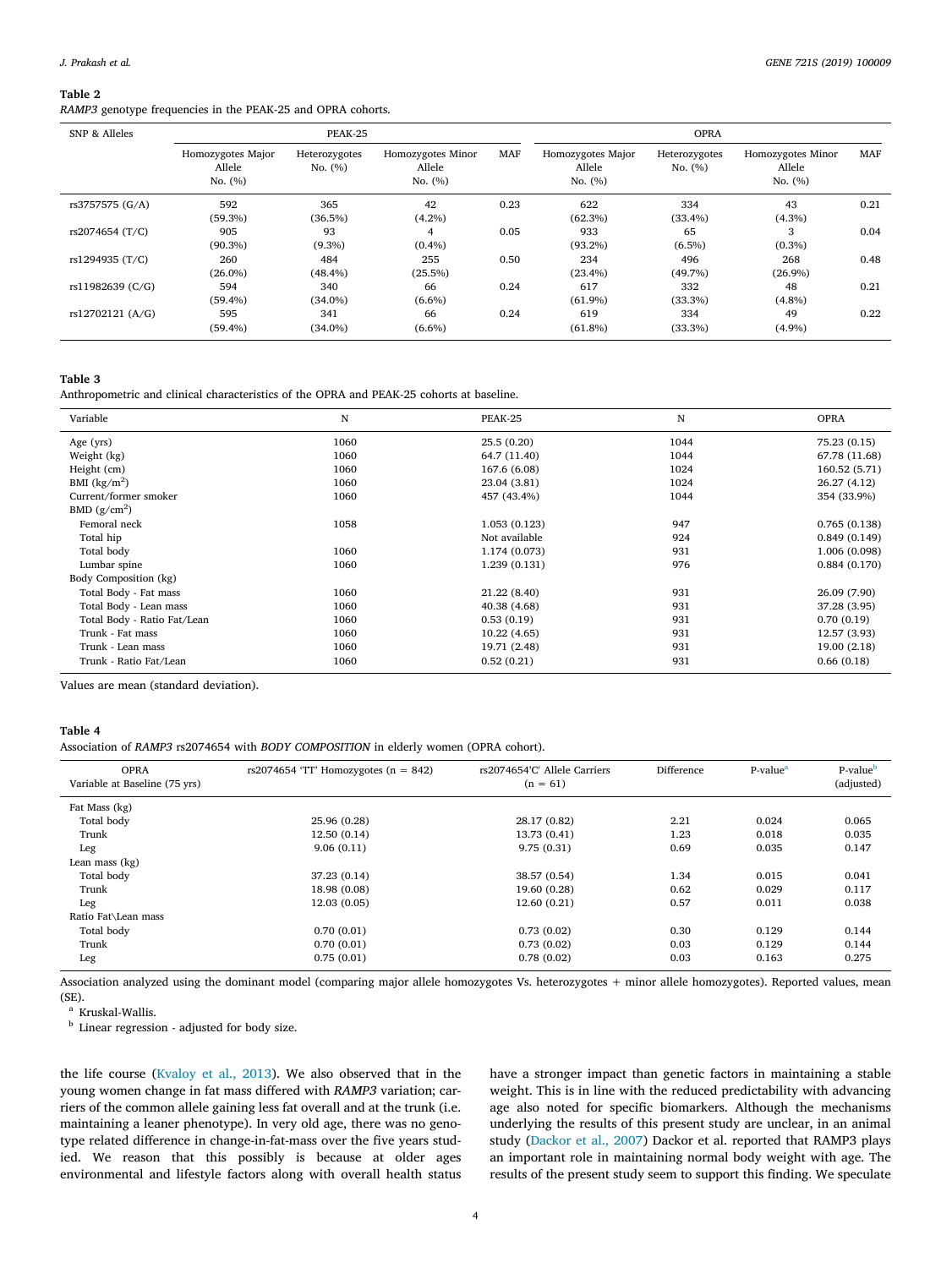#### Table 5

RAMP3 rs3757575 association with BODY COMPOSITION CHANGE OVER TIME in young women (PEAK-25).

| PEAK-25<br>10 year change (between 25y-35y) | rs3757575 'G' Allele Carriers<br>$(n = 649)$ | rs3757575 'AA' Homozygotes $(n = 30)$ | P-value <sup>a</sup> | P-value <sup>b</sup><br>(adjusted) |
|---------------------------------------------|----------------------------------------------|---------------------------------------|----------------------|------------------------------------|
| BMI                                         | 0.96(0.01)                                   | 1.08(0.06)                            | 0.040                | 0.002                              |
| Total Body Fat mass (kg)                    | $-3.30(0.49)$                                | 4.23(2.78)                            | 0.017                | 0.001                              |
| Total Body Lean mass (kg)                   | 4.02(0.19)                                   | 4.01(0.77)                            | 0.857                | 0.833                              |
| Change in ratio Fat\Lean mass               | 1.01(0.02)                                   | 1.47(0.20)                            | 0.015                | < 0.001                            |
| Trunk Fat mass (kg)                         | $-1.44(0.29)$                                | 3.00(1.49)                            | 0.014                | 0.001                              |
| Trunk Lean mass (kg)                        | $-1.26(0.13)$                                | $-0.97(0.48)$                         | 0.610                | 0.444                              |
| Change in ratio Fat\Lean mass               | 1.16(0.03)                                   | 1.74 (0.27)                           | 0.013                | < 0.001                            |

Association analyzed using the recessive model (comparing major allele homozygotes + Heterozygotes Vs. minor allele homozygotes). Reported values are mean (Std Error).

<sup>a</sup> Kruskal-Wallis.

<sup>b</sup> Linear regression - after adjustment for body size.

#### Table 6

Association of RAMP3 rs2074654 with baseline FRACTURE in elderly women (OPRA cohort).

| Fracture type | rs2074654<br>Genotype | WITHOUT fracture<br>No. (%) | WITH fracture<br>No. (%) | Odds ratio<br>$(95% \text{ CI})$ | P-value <sup>a</sup> | Odds ratio<br>$(95\% \text{ Cl})^2$ | $P-value2$ |
|---------------|-----------------------|-----------------------------|--------------------------|----------------------------------|----------------------|-------------------------------------|------------|
| Any           | TT                    | 474 (95.4)                  | 459 (91.1)               |                                  |                      |                                     |            |
|               | $TC + CC$             | 23(4.6)                     | 45(8.9)                  | $2.02(1.20-3.39)$                | 0.008                | $2.620(1.46-4.69)$                  | 0.001      |
| Osteoporotic  | TT                    | 515 (94.3)                  | 418 (91.9)               |                                  |                      |                                     |            |
|               | $TC + CC$             | 31(5.7)                     | 37(8.1)                  | $1.47(0.90 - 2.41)$              | 0.126                | $1.846(1.07-3.18)$                  | 0.022      |
| Hip           | TT                    | 756 (93.1)                  | 177 (93.7)               |                                  |                      |                                     |            |
|               | $TC + CC$             | 56 (6.9)                    | 12(6.3)                  | $0.92(0.48 - 1.74)$              | 0.788                | $0.962(0.49-1.90)$                  | 0.934      |

 $^1$  Osteoporotic fracture sites include hip, vertebrae, distal radius, proximal humerus.

<sup>2</sup> Binary logistic regression adjusted for smoking, total body fat mass and total body BMD at baseline.

a Kruskal-Wallis.

that RAMPs act to mediate the basal effects of normal GPCR signaling, and that under physiological conditions or disease RAMP3 may become induced to alter the signaling of GPCRs (Kvaloy et al., 2013; Hewitt et al., 2005; Gibbons et al., 2007; Ono et al., 2000).

Contrary to our hypothesis that variation in the RAMP3 gene could be associated with bone density, because of the interdependence with body weight and fat mass, bone density did not differ between genotypes at any age. Despite this, risk of fracture in the elderly women increased, apparently independently of BMD and fat mass. This may mirror factors not measured with the techniques used, such as qualitative aspects of cortical and trabecular bone. Alternatively, through effects on muscle function by GPCR (White, 2016) which might lead to falls. Association with osteoporosis related phenotypes is feasible. There are a number of functionally-relevant RAMP3 variants in humans and in our study rs3757575 is an upstream intergenic SNP that may affect transcription while rs2074654 is exonic, nonsynonymous and has the potential to alter gene expression. Indeed, this latter SNP, despite its low frequency is predicted to be deleterious, based on disruption of the protein structure or interference with its function or interaction (Bailey et al., 2010; Burke et al., 2007). Typically, in such cases risk of developing the disease can be increased even if not itself causal. It should also be kept in mind that there may be species differences in the roles of RAMP3, both in relation to specific modulation of a single GPCR interacting partner and in the relative changes induced by the complex interactions of RAMP3 with all its partners. Dissection of these complex relationships is out with the scope of this study.

Limitations of this study are acknowledged, the first being that this is a candidate gene approach and the reported associations modest at best. Although GWAS has been very successful in identifying loci, the majority as yet have no proven biological role in bone metabolism, while this study was hypothesis driven, based on functional evidence of a bone‐body composition phenotype from an animal model. The stronger effects observed in the animal models, possibly reflect that a knock‐out of the gene provides more extreme phenotypes and/or

that mice over 1 year old are not a perfect model for aged humans. Secondly, not all phenotypes were available in both cohorts, i.e. fractures in young women were not included due to low prevalence. Thirdly, we cannot generalize if the results are applicable to other ages, ethnicities or men. In particular, RAMP3 expression is potently regulated by estrogen, and contains functional estrogen receptor response elements in its promoter (Watanabe et al., 2006), hence further studies in women around menopause and at other time points thereafter, in other large cohorts would be of interest.

Strengths of the study include the comprehensive and extensive body composition and bone data collected in both cohorts, and the design of the cohorts ‐ each containing approximately one thousand women with a homogeneous origin and residency, thus limiting potential bias from population stratification and environmental exposures. The single age of each cohort also minimizes confounding. This design, and the long duration of follow‐up, allows investigation of temporal changes at different time windows in an effort to understand the contribution of genetic variation to bone health during the life‐course. Furthermore, selection of RAMP3 variants is based on a biological rational and identification of a phenotype in an animal model assuming shared pathways, rather than from GWAS; and the SNP's studied, broadly encompass the gene region.

We conclude that polymorphisms in the RAMP3 gene may contribute to the age‐associated changes of body composition and risk of fracture, however needing further exploration of the underlying mechanisms.

Supplementary data to this article can be found online at https://doi.org/10.1016/j.gene.2019.100009.

#### CRediT authorship contribution statement

Jai Prakash: Formal analysis, Investigation, Writing ‐ original draft, Writing ‐ review & editing. Maria Herlin: Formal analysis, Investigation, Writing ‐ original draft, Writing ‐ review & editing. Jitender Kumar: Formal analysis, Investigation, Writing ‐ review &